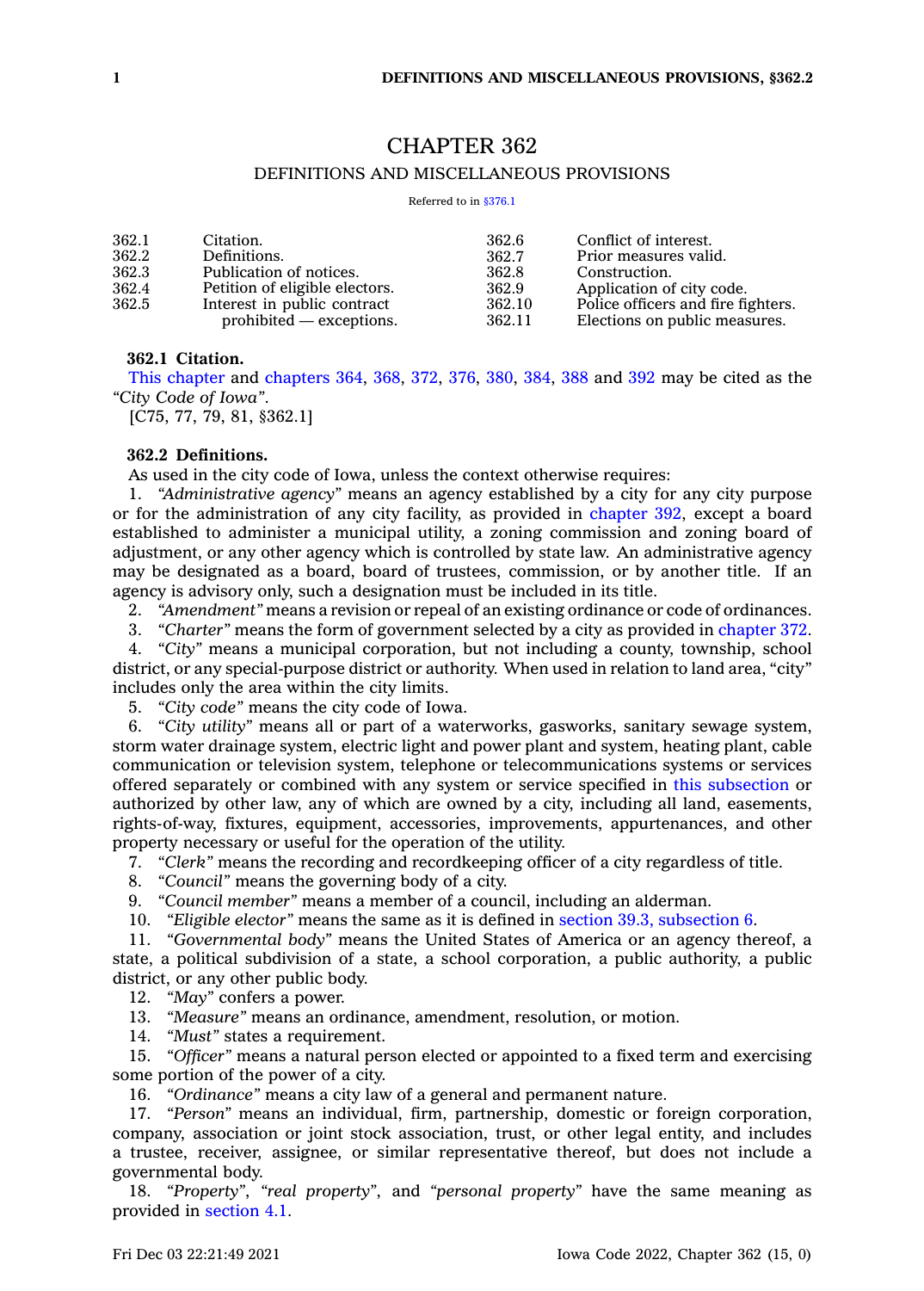19. *"Recorded vote"* means <sup>a</sup> record, roll call vote.

20. *"Registered voter"* means the same as it is defined in section 39.3, [subsection](https://www.legis.iowa.gov/docs/code/39.3.pdf) 11.

21. *"Resolution"* or *"motion"* means <sup>a</sup> council statement of policy or <sup>a</sup> council order for action to be taken, but "motion" does not require <sup>a</sup> recorded vote.

22. *"Secretary"* of <sup>a</sup> utility board means the recording and recordkeeping officer of the utility board regardless of title.

23. *"Shall"* imposes <sup>a</sup> duty.

[C50, §391A.1; C54, 58, 62, 66, 71, 73, §363A.2, 391A.1; C75, 77, 79, 81, §362.2] 90 Acts, ch [1206,](https://www.legis.iowa.gov/docs/acts/1990/CH1206.pdf) §1; 93 [Acts,](https://www.legis.iowa.gov/docs/acts/1993/CH0153.pdf) ch 153, §1; 94 Acts, ch [1169,](https://www.legis.iowa.gov/docs/acts/1994/CH1169.pdf) §65; 99 [Acts,](https://www.legis.iowa.gov/docs/acts/1999/CH0063.pdf) ch 63, §2, 8 Referred to in [§28J.1](https://www.legis.iowa.gov/docs/code/28J.1.pdf), [169C.1](https://www.legis.iowa.gov/docs/code/169C.1.pdf), [200.22](https://www.legis.iowa.gov/docs/code/200.22.pdf), [206.34](https://www.legis.iowa.gov/docs/code/206.34.pdf), [364.4](https://www.legis.iowa.gov/docs/code/364.4.pdf), [386.1](https://www.legis.iowa.gov/docs/code/386.1.pdf), [390.1,](https://www.legis.iowa.gov/docs/code/390.1.pdf) [403.7](https://www.legis.iowa.gov/docs/code/403.7.pdf), [404A.1](https://www.legis.iowa.gov/docs/code/404A.1.pdf), [455B.291](https://www.legis.iowa.gov/docs/code/455B.291.pdf), [476C.1](https://www.legis.iowa.gov/docs/code/476C.1.pdf), [478.16](https://www.legis.iowa.gov/docs/code/478.16.pdf), [592.9,](https://www.legis.iowa.gov/docs/code/592.9.pdf) [717.1](https://www.legis.iowa.gov/docs/code/717.1.pdf), [717B.1](https://www.legis.iowa.gov/docs/code/717B.1.pdf)

## **362.3 Publication of notices.**

1. Unless otherwise provided by state law:

If notice of an election, hearing, or other official action is required by the city code, the notice must be published at least once, not less than four nor more than twenty days before the date of the election, hearing, or other action.

*b.* A publication required by the city code must be in <sup>a</sup> newspaper published at least once weekly and having general circulation in the city. However, if the city has <sup>a</sup> population of two hundred or less, or in the case of ordinances and amendments to be published in <sup>a</sup> city in which no newspaper is published, <sup>a</sup> publication may be made by posting in three public places in the city which have been permanently designated by ordinance.

2. In the case of notices of elections, <sup>a</sup> city with <sup>a</sup> population of two hundred or less meets the publication requirement of this [section](https://www.legis.iowa.gov/docs/code/362.3.pdf) by posting notices of elections in three public places which have been designated by ordinance.

[R60, §1133; C73, §492; C97, §686, 687; C24, 27, 31, 35, §5720, 5721, 5721-a1; C39, §**5720, 5721, 5721.1;** C46, 50, §366.7 – 366.9; C54, 58, 62, 66, 71, 73, §366.7; C75, 77, 79, 81, §362.3]

93 [Acts,](https://www.legis.iowa.gov/docs/acts/1993/CH0143.pdf) ch 143, §48; 94 Acts, ch [1180,](https://www.legis.iowa.gov/docs/acts/94/CH1180.pdf) §50; 2010 Acts, ch [1061,](https://www.legis.iowa.gov/docs/acts/2010/CH1061.pdf) §180 Referred to in [§26.12](https://www.legis.iowa.gov/docs/code/26.12.pdf), [26.15](https://www.legis.iowa.gov/docs/code/26.15.pdf), [37.4,](https://www.legis.iowa.gov/docs/code/37.4.pdf) [330.18](https://www.legis.iowa.gov/docs/code/330.18.pdf), [336.13](https://www.legis.iowa.gov/docs/code/336.13.pdf), [336.16](https://www.legis.iowa.gov/docs/code/336.16.pdf), [364.2](https://www.legis.iowa.gov/docs/code/364.2.pdf), [364.7](https://www.legis.iowa.gov/docs/code/364.7.pdf), [364.12](https://www.legis.iowa.gov/docs/code/364.12.pdf), [368.2](https://www.legis.iowa.gov/docs/code/368.2.pdf), [368.3](https://www.legis.iowa.gov/docs/code/368.3.pdf), [368.15](https://www.legis.iowa.gov/docs/code/368.15.pdf), [368.20](https://www.legis.iowa.gov/docs/code/368.20.pdf), [372.4](https://www.legis.iowa.gov/docs/code/372.4.pdf), [372.9](https://www.legis.iowa.gov/docs/code/372.9.pdf), [372.13](https://www.legis.iowa.gov/docs/code/372.13.pdf), [376.5](https://www.legis.iowa.gov/docs/code/376.5.pdf),

[380.7](https://www.legis.iowa.gov/docs/code/380.7.pdf), [380.8,](https://www.legis.iowa.gov/docs/code/380.8.pdf) [380.10](https://www.legis.iowa.gov/docs/code/380.10.pdf), [384.12](https://www.legis.iowa.gov/docs/code/384.12.pdf), [384.22](https://www.legis.iowa.gov/docs/code/384.22.pdf), [384.25](https://www.legis.iowa.gov/docs/code/384.25.pdf), [384.37](https://www.legis.iowa.gov/docs/code/384.37.pdf), [384.38](https://www.legis.iowa.gov/docs/code/384.38.pdf), [384.40](https://www.legis.iowa.gov/docs/code/384.40.pdf), [384.50](https://www.legis.iowa.gov/docs/code/384.50.pdf), [384.60](https://www.legis.iowa.gov/docs/code/384.60.pdf), [384.83](https://www.legis.iowa.gov/docs/code/384.83.pdf), [386.3](https://www.legis.iowa.gov/docs/code/386.3.pdf), [392.7](https://www.legis.iowa.gov/docs/code/392.7.pdf), [403.9](https://www.legis.iowa.gov/docs/code/403.9.pdf), [404.2](https://www.legis.iowa.gov/docs/code/404.2.pdf), [404B.2](https://www.legis.iowa.gov/docs/code/404B.2.pdf), [404B.3,](https://www.legis.iowa.gov/docs/code/404B.3.pdf) [414.3](https://www.legis.iowa.gov/docs/code/414.3.pdf), [414.4](https://www.legis.iowa.gov/docs/code/414.4.pdf), [427B.1](https://www.legis.iowa.gov/docs/code/427B.1.pdf), [427B.20](https://www.legis.iowa.gov/docs/code/427B.20.pdf), [427B.26](https://www.legis.iowa.gov/docs/code/427B.26.pdf)

#### **362.4 Petition of eligible electors.**

1. If <sup>a</sup> petition of the voters is authorized by the city code, the petition is valid if signed by eligible electors of the city equal in number to ten percent of the persons who voted at the last preceding regular city election, but not less than ten persons, unless otherwise provided by state law. The petition shall include the signatures of the petitioners, <sup>a</sup> statement of their place of residence, and the date on which they signed the petition.

2. The petition shall be examined before it is accepted for filing. If the petition appears valid on its face it shall be accepted for filing. If it lacks the required number of signatures it shall be returned to the petitioner.

3. Petitions which have been accepted for filing are valid unless written objections are filed with the city clerk within five working days after the petition is received. The objection process in [section](https://www.legis.iowa.gov/docs/code/44.8.pdf) 44.8 shall be followed.

[C75, 77, 79, 81, §362.4]

89 [Acts,](https://www.legis.iowa.gov/docs/acts/1989/CH0136.pdf) ch 136, §70; 94 Acts, ch [1180,](https://www.legis.iowa.gov/docs/acts/94/CH1180.pdf) §51; 2017 [Acts,](https://www.legis.iowa.gov/docs/acts/2017/CH0054.pdf) ch 54, §76

Referred to in [§28E.17](https://www.legis.iowa.gov/docs/code/28E.17.pdf), [37.2](https://www.legis.iowa.gov/docs/code/37.2.pdf), [43.112](https://www.legis.iowa.gov/docs/code/43.112.pdf), [44.8](https://www.legis.iowa.gov/docs/code/44.8.pdf), [330.17](https://www.legis.iowa.gov/docs/code/330.17.pdf), [364.2](https://www.legis.iowa.gov/docs/code/364.2.pdf), [364.4](https://www.legis.iowa.gov/docs/code/364.4.pdf), [368.3](https://www.legis.iowa.gov/docs/code/368.3.pdf), [372.4](https://www.legis.iowa.gov/docs/code/372.4.pdf), [372.6](https://www.legis.iowa.gov/docs/code/372.6.pdf), [372.11](https://www.legis.iowa.gov/docs/code/372.11.pdf), [372.13](https://www.legis.iowa.gov/docs/code/372.13.pdf), [376.2](https://www.legis.iowa.gov/docs/code/376.2.pdf), [384.7](https://www.legis.iowa.gov/docs/code/384.7.pdf), [384.12](https://www.legis.iowa.gov/docs/code/384.12.pdf), [384.24A](https://www.legis.iowa.gov/docs/code/384.24A.pdf), [384.26](https://www.legis.iowa.gov/docs/code/384.26.pdf), [388.2](https://www.legis.iowa.gov/docs/code/388.2.pdf), [389.2](https://www.legis.iowa.gov/docs/code/389.2.pdf), [392.5](https://www.legis.iowa.gov/docs/code/392.5.pdf)

#### **362.5 Interest in public contract prohibited — exceptions.**

1. When used in this [section](https://www.legis.iowa.gov/docs/code/362.5.pdf), *"contract"* means any claim, account, or demand against or agreement with <sup>a</sup> city, express or implied.

2. A city officer or employee shall not have an interest, direct or indirect, in any contract or job of work or material or the profits thereof or services to be furnished or performed for the officer's or employee's city. A contract entered into in violation of this [section](https://www.legis.iowa.gov/docs/code/362.5.pdf) is void.

3. The provisions of this [section](https://www.legis.iowa.gov/docs/code/362.5.pdf) do not apply to:

*a.* The payment of lawful compensation of <sup>a</sup> city officer or employee holding more than one city office or position, the holding of which is not incompatible with another public office or is not prohibited by law.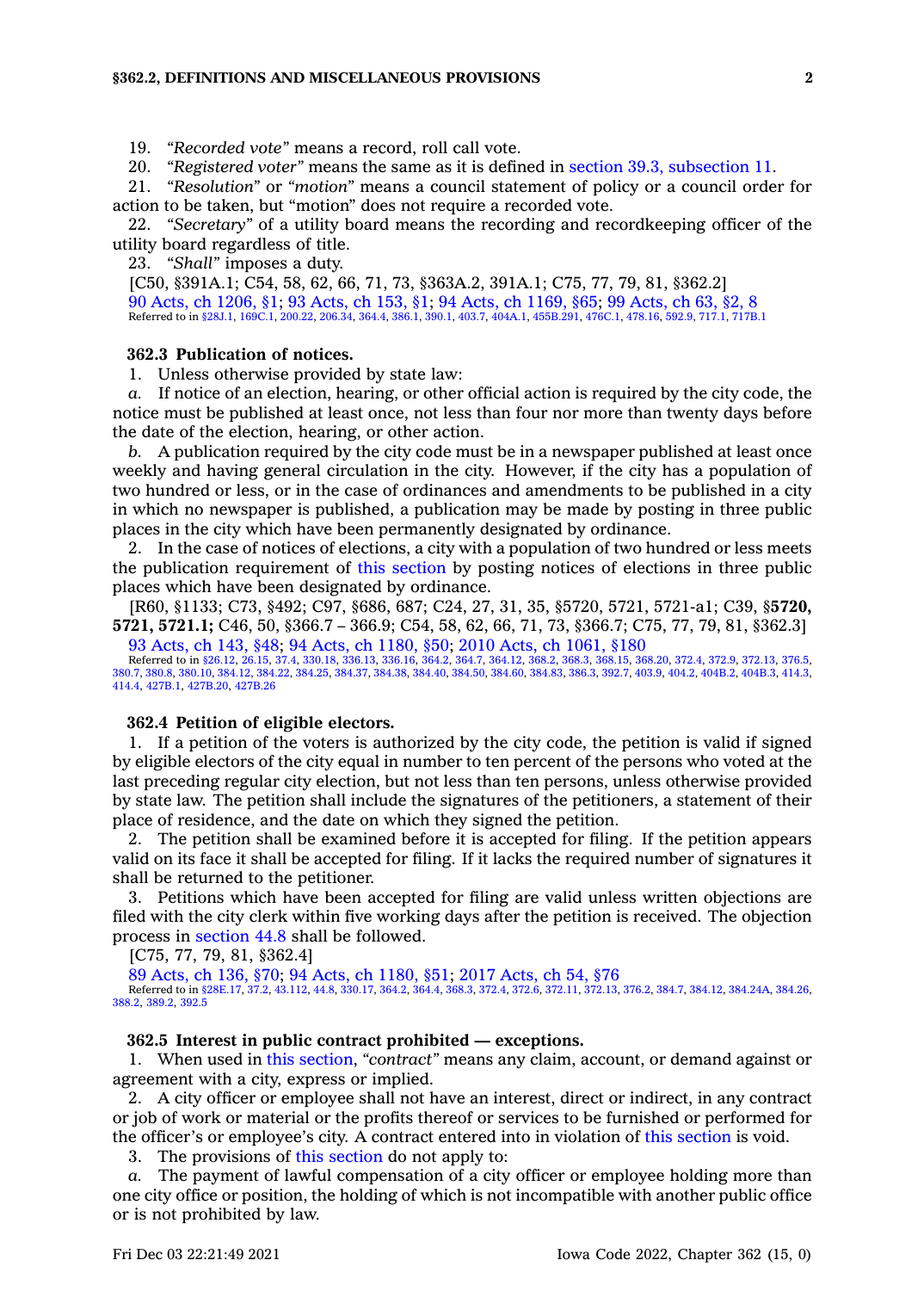*b.* The designation of <sup>a</sup> bank or trust company as <sup>a</sup> depository, paying agent, or for investment of funds.

*c.* An employee of <sup>a</sup> bank or trust company, who serves as treasurer of <sup>a</sup> city.

*d.* Contracts made by <sup>a</sup> city, upon competitive bid in writing, publicly invited and opened.

*e.* Contracts in which <sup>a</sup> city officer or employee has an interest solely by reason of employment, or <sup>a</sup> stock interest of the kind described in paragraph *"i"*, or both, if the contracts are made by competitive bid in writing, publicly invited and opened, or if the remuneration of employment will not be directly affected as <sup>a</sup> result of the contract and the duties of employment do not directly involve the procurement or preparation of any part of the contract. The competitive bid qualification of this paragraph does not apply to <sup>a</sup> contract for professional services not customarily awarded by competitive bid.

*f.* The designation of an official newspaper.

*g.* A contract in which <sup>a</sup> city officer or employee has an interest if the contract was made before the time the officer or employee was elected or appointed, but the contract may not be renewed.

*h.* Contracts with volunteer fire fighters or civil defense volunteers.

*i.* A contract with <sup>a</sup> corporation in which <sup>a</sup> city officer or employee has an interest by reason of stockholdings when less than five percent of the outstanding stock of the corporation is owned or controlled directly or indirectly by the officer or employee or the spouse or immediate family of such officer or employee.

*j.* Contracts not otherwise permitted by this [section](https://www.legis.iowa.gov/docs/code/362.5.pdf), for the purchase of goods or services by <sup>a</sup> city which benefit <sup>a</sup> city officer or employee, if the purchases benefiting that officer or employee do not exceed <sup>a</sup> cumulative total purchase price of six thousand dollars in <sup>a</sup> fiscal year.

*k.* Franchise agreements between <sup>a</sup> city and <sup>a</sup> utility and contracts entered into by <sup>a</sup> city for the provision of essential city utility services.

*l.* A contract that is <sup>a</sup> bond, note, or other obligation of the city and the contract is not acquired directly from the city, but is acquired in <sup>a</sup> transaction with <sup>a</sup> third party who may or may not be the original underwriter, purchaser, or obligee of the contract.

[R60, §1122; C73, §490; C97, §943; S13, §668, 879-q, 1056-a31; C24, 27, 31, 35, 39, §**5673, 6534, 6710;** C46, 50, §363.47, 416.58, 420.20; C54, 58, 62, 66, 71, 73, §368A.22; C75, 77, 79, 81, §362.5]

 Acts, ch [1228,](https://www.legis.iowa.gov/docs/acts/1984/CH1228.pdf) §1, 2; 87 [Acts,](https://www.legis.iowa.gov/docs/acts/87/CH0203.pdf) ch 203, §1, 2; 88 Acts, ch [1246,](https://www.legis.iowa.gov/docs/acts/88/CH1246.pdf) §2, 3; 90 Acts, ch [1209,](https://www.legis.iowa.gov/docs/acts/90/CH1209.pdf) §5, ; 91 [Acts,](https://www.legis.iowa.gov/docs/acts/91/CH0060.pdf) ch 60, §1, 2; 92 Acts, ch [1036,](https://www.legis.iowa.gov/docs/acts/92/CH1036.pdf) §1; 2003 [Acts,](https://www.legis.iowa.gov/docs/acts/2003/CH0036.pdf) ch 36, §4, 5; 2010 Acts, ch [1061,](https://www.legis.iowa.gov/docs/acts/2010/CH1061.pdf) §148; [Acts,](https://www.legis.iowa.gov/docs/acts/2019/CH0074.pdf) ch 74, §3, 4 Referred to in [§372.13](https://www.legis.iowa.gov/docs/code/372.13.pdf)

## **362.6 Conflict of interest.**

A measure voted upon is not invalid by reason of conflict of interest in an officer of <sup>a</sup> city, unless the vote of the officer was decisive to passage of the measure. If <sup>a</sup> specific majority or unanimous vote of <sup>a</sup> municipal body is required by statute, the majority or vote must be computed on the basis of the number of officers not disqualified by reason of conflict of interest. However, <sup>a</sup> majority of all members is required for <sup>a</sup> quorum. For the purposes of this [section](https://www.legis.iowa.gov/docs/code/362.6.pdf), the statement of an officer that the officer declines to vote by reason of conflict of interest is conclusive and must be entered of record.

[C71, 73, §368A.25; C75, 77, 79, 81, §362.6]

## **362.7 Prior measures valid.**

A valid measure adopted by <sup>a</sup> city prior to July 1, 1975, remains valid unless the measure is irreconcilable with the city code.

[C75, 77, 79, 81, §362.7]

## **362.8 Construction.**

The city code, being necessary for the public safety and welfare, shall be liberally construed to effectuate its purposes.

[C75, 77, 79, 81, §362.8]